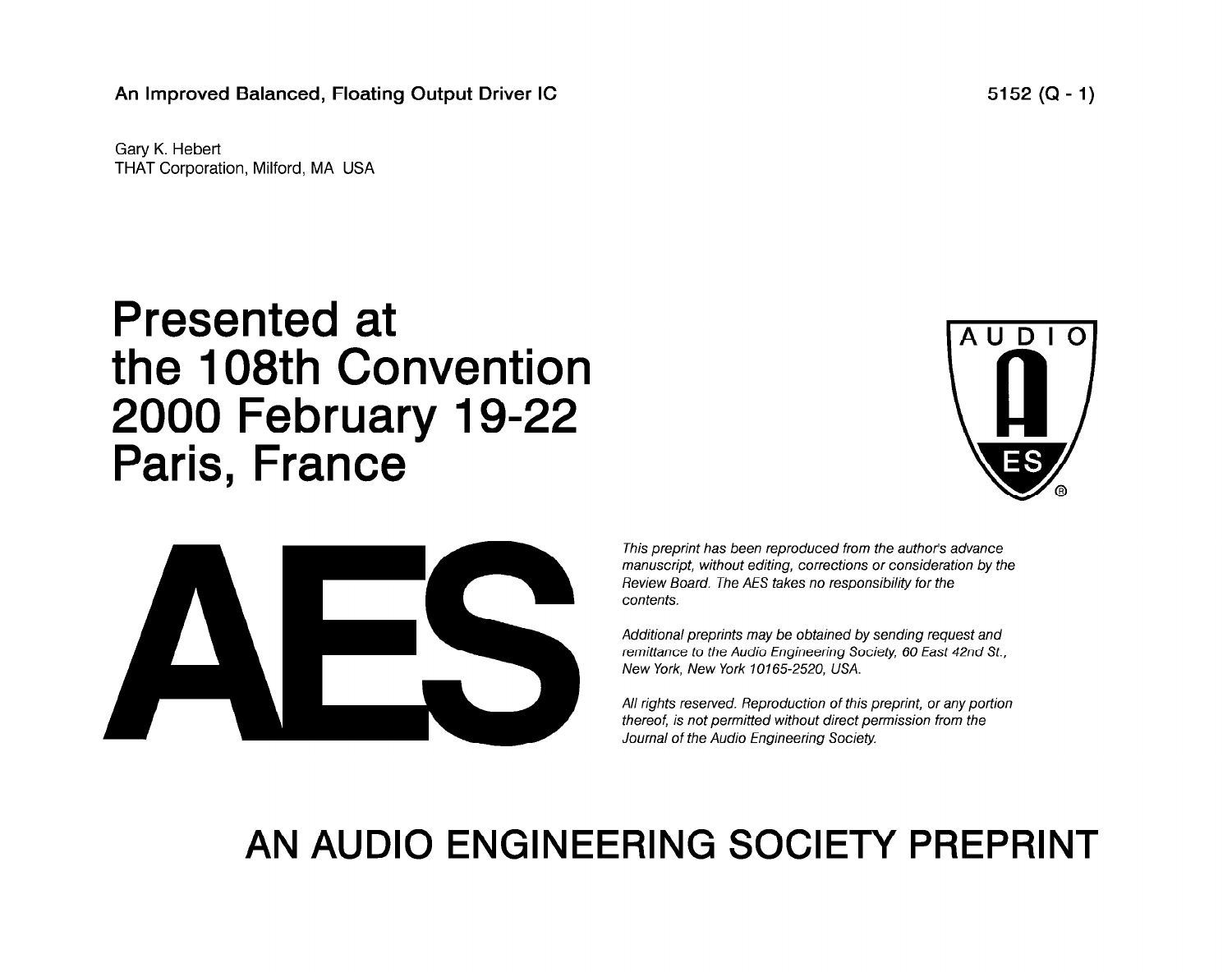# **An Improved Balanced, Floating Output Driver IC**

# **GARY K. HEBERT,** *AES Member*

*THAT Corporation, Milford, Massachusetts, lJll'A* 

The design and implementation of an improved balanced, floating output driver IC for professional audio applications is described. It is shown that, when the most common existing designs are used to drive ground-referred loads, the grounded output is forced into current-limiting whenever the active output clips. This results in large current spikes flowing into the ground of the receiving device. Techniques used to eliminate this problem, as well as overall performance of the resulting design, are described.

#### **0 INTRODUCTION**

Output stages for professional audio products that mimic the performance of output transformers, but with lower cost, size, and weight, have been desired for many years. Such circuits are designed to accept a single-ended input voltage and to produce a differential output voltage with a low differential output impedance. They are further designed to possess a substantially higher common-mode output impedance (common-mode output impedance being defined as the impedance from either leg of the differential output to the ground or reference potential). This allows the differential output voltage to (within the limits of the power supply voltages) "float" with the common-mode voltage of the load, thus allowing the circuit to properly drive both balanced and ground-referred loads. The balanced, floating output driver topology introduced by Hay [l] in 1980 is one popular approach to this goal. This paper describes an alternative design which includes this benefit, without some of the drawbacks of the Hay design.

The first section of the paper gives a brief description of the Hay circuit, and shows the misbehavior that occurs when such circuits are clipped into single-ended loads. Subsequent sections describe the new design, how it addresses this problem, and presents the results of simulations showing various other aspects of the circuit's performance.

#### **1 THE HAY CIRCUIT**

#### **1 .I Brief Description**

The circuit described in [1] and shown in Figure 1 uses a combination of positive and negative feedback to emulate a floating voltage source [2]. It accepts a single-ended input voltage with respect to ground at terminal IN and produces a differential output voltage (equal to twice the input voltage) between nodes OUT+ and OUT-. This circuit accomplishes the desired goals with respect to differential and common-mode output impedances. Under normal operation, the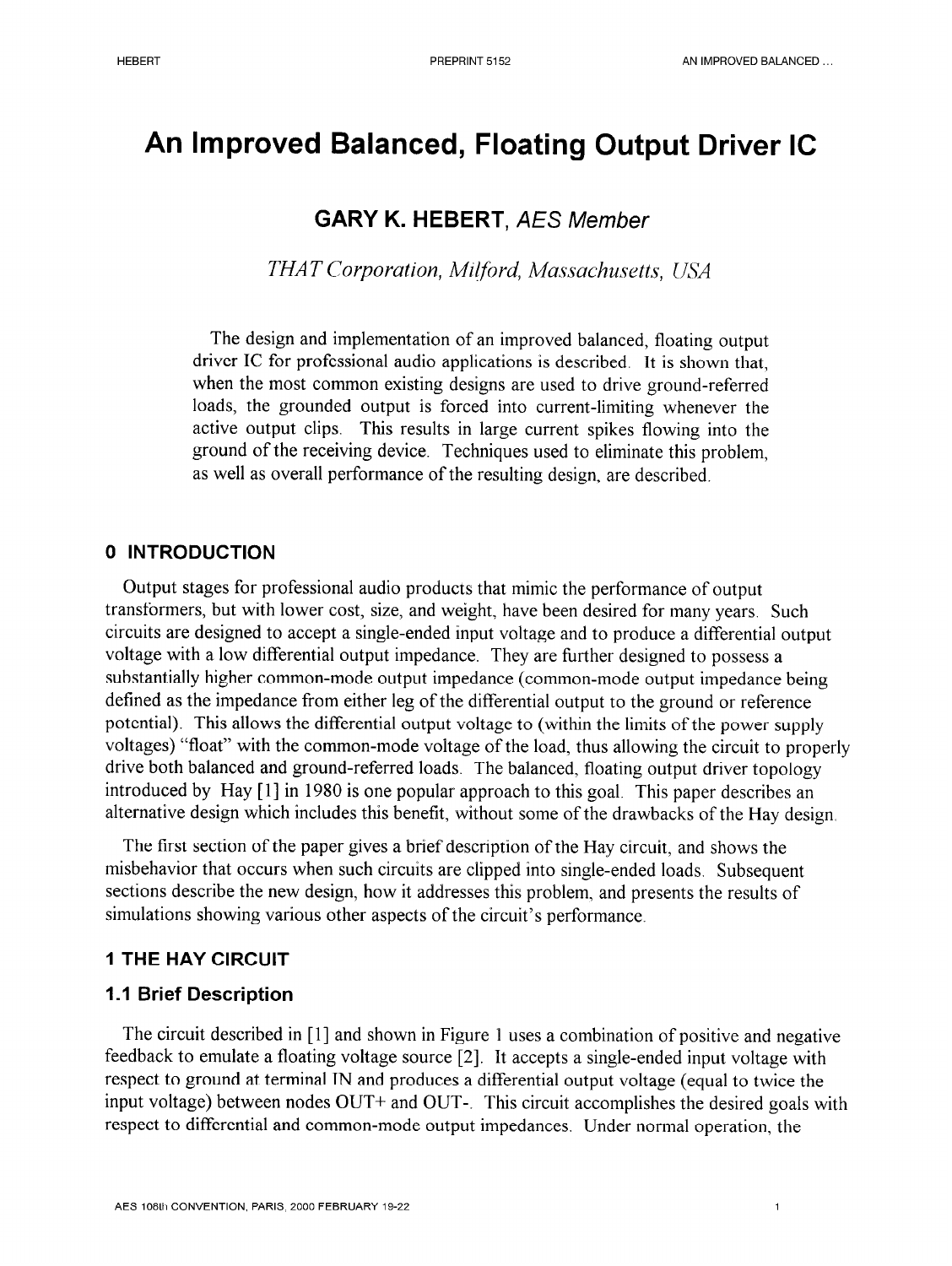differential output impedance is determined by the sum of resistors  $R_{O1}$  and  $R_{O2}$ , which are typically between 10 and 100 ohms each. The combined positive and negative feedback effectively multiplies the values of  $R_{\text{O1}}$  and  $R_{\text{O2}}$ , increasing the common-mode output impedances. This tends to force the output currents through these resistors to be nearly equal and opposite, leaving only differential output current and little (or no) common-mode output current, as in an output transformer. The common-mode output impedances are quite sensitive to the matching of the ratios of the R/2R pairs. Mismatches of only a few percent in these resistor ratios can cause substantial mismatches in the common-mode output impedances (which affect system common-mode rejection, as will be discussed below), and can lead to instability as one or both of the common-mode output impedances may become infinite.

The problem of precise resistor-ratio matching has been addressed in monolithic implementations of the circuit by using wafer-stage laser trimming of thin-film resistors, which track very well over temperature. The circuit typically used [3], [4] is slightly modified from the original, as shown in Figure 2. A unity-gain inverter has been added to provide a balanced drive to the circuit. This equalizes the loading on  $R<sub>11</sub>$  and  $R<sub>12</sub>$ , providing improved signal balance when driving balanced loads. Resistors  $R_{13}$  and  $R_{14}$  provide minimum common-mode loads on the outputs, and improve the matching of the common-mode output impedances.

#### **1.2 Clipping into Single-Ended Loads**

When driving a single-ended load, as in Figure 3, under normal operation, the output currents remain nearly equal and opposite, as described above. However, if an input signal is applied to terminal IN that causes the output signal at the ungrounded output (in this case, OUT+), to exceed the maximum permitted by the power supply voltage, feedback through OAl is no longer operational. As is expected, the differential output voltage waveform at the OUT+ output would be "clipped" at the opamp's maximum output voltage. Its output current will be the output voltage divided by the load resistance. What is not as obvious is that, while clipping is occurring, the output current of the grounded OUT- output will be quite high, typically limited only by any protective current limiting circuit in the opamp, or by the maximum opamp output voltage divided by the value of the 50-ohm output resistor. This is because the common-mode output-current control depends on combined feedback that includes both opamps. The disabling of OAl's input stage due to clipping disables the positive-feedback portion of the total loop, resulting in 0A2 attempting to drive its series output resistor to twice the input voltage. The resulting current spikes must return from the receiving device to the driver circuit, and may flow through an indeterminate path, producing crosstalk into the audio signal. The results will likely be substantially more audible than brief periods of simple clipping due to their greater upper harmonic content. Also worth noting, is that, since these types of output stages have 6 dB less maximum output swing when driving a single-ended load than when driving a balanced load, clipping is more likely to occur under these circumstances.

As an illustration, the circuit in Figure 3 was simulated in PSpice using a Boyle-type macromodel of the 5532 opamp. The input stimulus was a 1 kHz sine wave with a peak voltage of 8V to drive the OUT+ output into clipping. The resulting voltage waveform at the OUT+ terminal is shown in Figure 4, and the current through  $R_{12}$  is shown in Figure 5. Note that the peak currents out of the grounded output are limited to about 38 mA by the current limiting function built into the macromodel.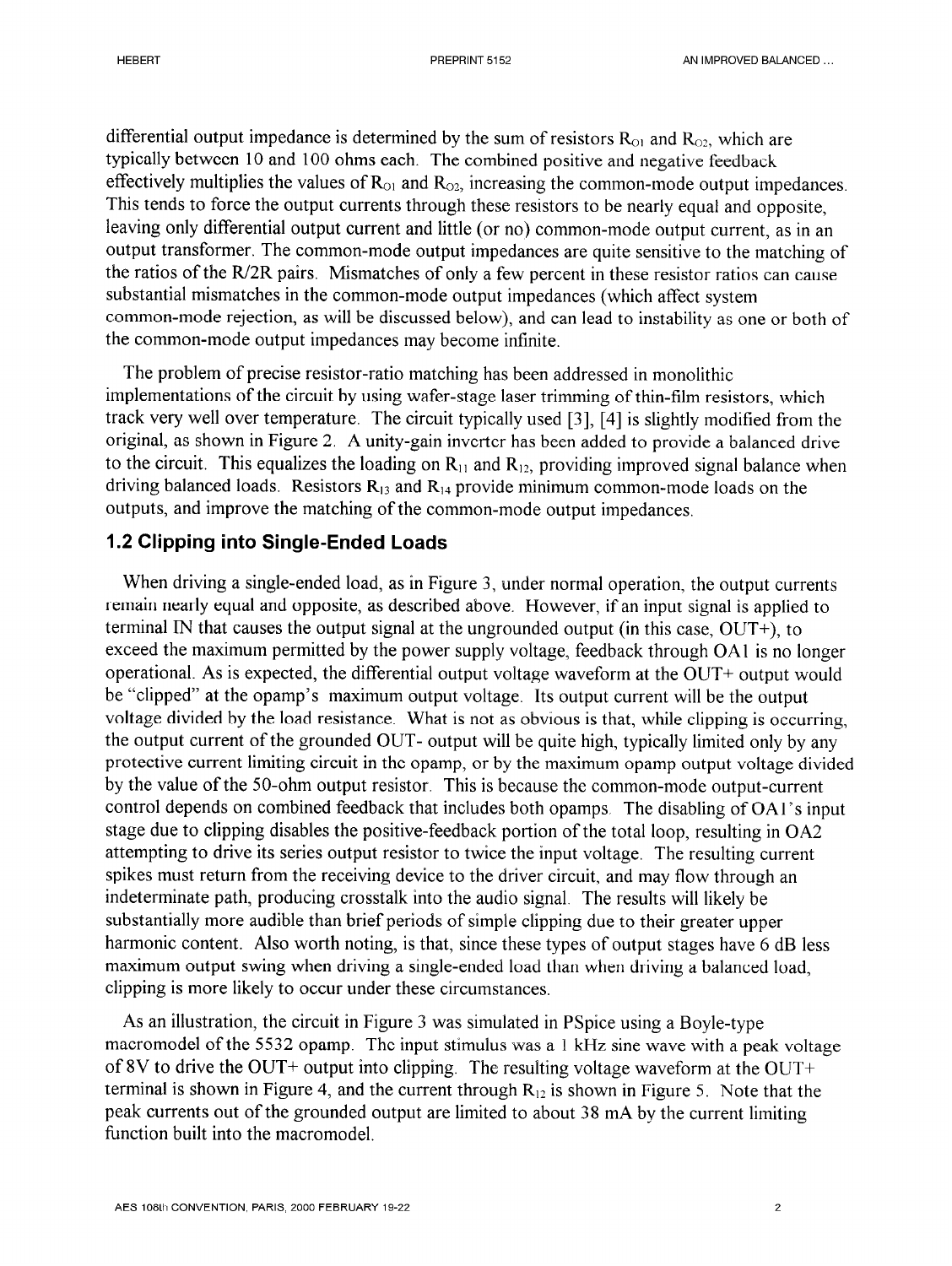# **2 THE STRAHM CIRCUIT**

An alternative approach to a floating, balanced output driver circuit was patented by Strahm in 1990 [5]. This topology separated the functions of differential and common-mode operation, controlling them with two different feedback loops. The differential loop is configured to force the differential output voltage to substantially equal the input voltage multiplied by some desired gain, and the common-mode feedback loop is configured to force the two output terminal currents to be equal and opposite. This at least opens up the possibility of preventing the misbehavior during clipping described above. Also, as described in the Strahm patent, precise resistor ratios are not necessary to maintain stability of the circuit.

A monolithic implementation of this concept was produced by Audio Teknology Incorporated during the early 1990's. It did not address the problem of clipping into single-ended loads because it was implemented in a way that did not preserve the functionality of the common-mode feedback loop when the differential feedback loop is broken due to voltage clipping.

## **3 THE NEW CIRCUIT**

The new design is an improved (patent pending) implementation of the Strahm circuit that maintains control of the output common-mode current under clipping conditions while driving a ground-referred load. It also requires less active circuitry than the previous implementation.

# 3.1 **Topology**

A block diagram of the circuit is shown in Figure 6. Transconductance amplifier  $G<sub>m1</sub>$  accepts a differential input voltage and delivers as its outputs a pair of differential output currents such that:

$$
i_1 = -i_2 = g_{m1} \cdot v_{diff}
$$

This transconductance amplifier, along with the identical inverting integrator stages and output buffers form a fully-differential operational amplifier. Resistors  $R_1$  through  $R_4$  set the differential closed-loop gain to 2. It should be noted that either terminal  $IN+$  or  $IN-$  can be grounded, and the input signal connected in a single-ended fashion. with no loss of functionality.

Transconductance amplifier  $G_{m2}$  is a circuit that accepts a differential input voltage and delivers

as its outputs a pair of matched output currents such that:  $i_3 = i_4 = g_{m2} \cdot v_{cm}$ . These output currents sum with the output currents of transconductance amplifier. Note that the output currents from transconductance amplifier  $G<sub>m2</sub>$  will cause both output voltages ( $V<sub>out+</sub>$  and  $V<sub>out</sub>$ ) to move in the same direction, while the output currents from transconductance amplifier  $G<sub>m1</sub>$  will cause the two output voltages to move in opposite directions.

Resistors R<sub>9</sub> and R<sub>10</sub> are used to sense the individual output currents. Resistors R<sub>5</sub> through R<sub>8</sub> are used to sense the common-mode output current. Thus, the voltage at the junction of  $R_5$  and  $R_6$  will be:  $v_3 = \frac{v_1 + v_2}{2}$ , and the voltage at the junction of  $R_7$  and  $R_8$  will be:  $v_4 = \frac{v_{out+} + v_{out-}}{2}$ Noting that the currents through R<sub>9</sub> and R<sub>10</sub> are:  $i_{out+} = \frac{v_2 - v_{out+}}{R_{10}}$  and  $i_{out-} = \frac{v_1 - v_{out-}}{R_9}$ , the input voltage to transconductance amplifier 8 will be:  $Vcm \equiv$  $i_{out}$ - $R_9$ + $i_{out+}$ • $R_{10}$  $\frac{H_{out+} \cdot R_{10}}{2} = \frac{(I_{out+}+I_{out-}) \cdot R_9}{2} ,$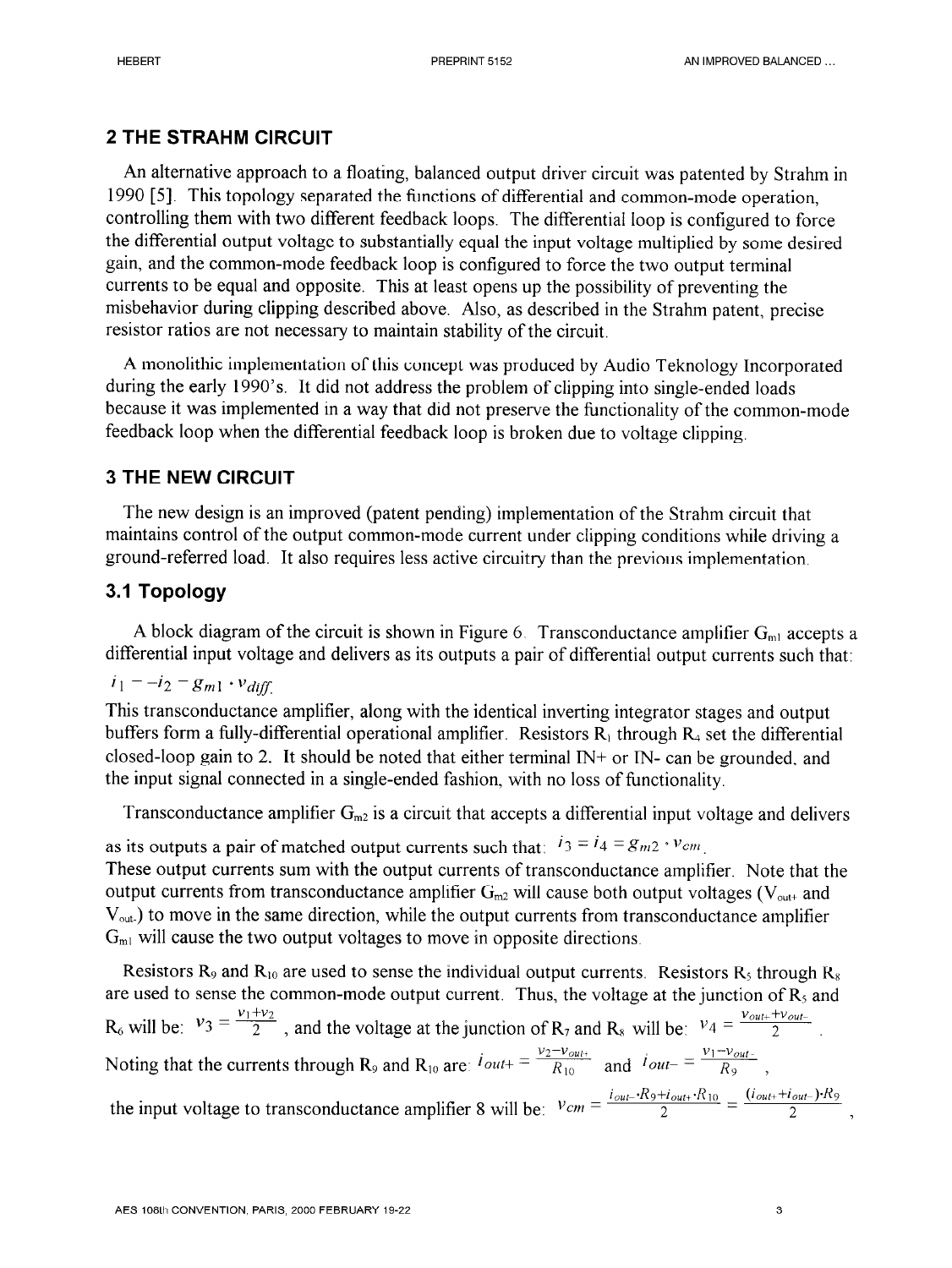which is proportional to the common-mode output current:  $(i_{\text{out+}}+i_{\text{out-}})$ 

Negative feedback will tend to minimize the differential voltage at the transconductance amplifier's inputs. This will then tend to minimize the common-mode output current, leaving only differential (equal and opposite) currents. Resistors  $R_{11}$  and  $R_{12}$  serve to establish a minimum common-mode load for the circuit, which ensures that the negative feedback always exceeds the positive feedback.

2

Both transconductance amplifiers are designed to have a maximum possible output current that is achieved when the input voltage exceeds a predefined level. (This is a natural consequence of their implementations, as will be illustrated below). In order to ensure that the common mode feedback loop will remain active when the differential loop has been disabled due to clipping, the maximum output currents from transconductance amplifier  $G<sub>m2</sub>$  must be made greater than the maximum output currents from transconductance amplifier  $G<sub>m1</sub>$ . As an example, assume that terminal OUT- is shorted to ground, and that the input voltage  $v_{in}$  is sufficiently positive to drive  $v_2$  to the maximum possible positive voltage allowed by the circuit power supplies. The negative feedback path via  $R_4$  is now broken, as the voltage  $v_2$  no longer responds to any change in the input voltage. Under such conditions,  $i_1$  and  $i_2$  will be at their maximum possible values (in opposite directions). Current  $i_1$  will tend to drive voltage  $v_1$  negative, and, if left unchecked, will cause a large current to flow through low-valued resistor R<sub>9</sub>. However, if transconductance amplifier  $G_{m2}$  has sufficient output current capability to sink the maximum value of  $i_1$ , then the common-mode feedback loop will act to minimize the common-mode output current Under these conditions,  $i_4$  will be substantially equal to  $-i_1$ , and  $i_{out}$  will be substantially equal to  $-i_{out^+}$ .

### 3.2 **Implementation**

A simplified device-level schematic of the design is shown in Figure 7. The differential inputand feedback- resistors  $R_1$  through  $R_4$  perform the same functions as their like-numbered counterparts in Figure 6. The function of differential-input, differential-output transconductance amplifier  $G_{m1}$  from Figure 6 is fulfilled by the familiar differential pair consisting of transistors  $Q_1$ and  $Q_2$ , their associated emitter degeneration resistors and current sources  $I_1$  through  $I_3$ . The

transconductance from the bases of Q<sub>1</sub> and Q<sub>2</sub> to either of the collectors is  $|\mathcal{S}_m| = \frac{1}{4kT + 2kT}$  $\overline{qI_1}$ <sup>+</sup><sup>Z</sup> $\overline{R}$ 

Since  $I_2$  and  $I_3$  are each half of  $I_1$ , the maximum current available at either collector is  $I_1/2$ .

The function of differential-input, dual-output transconductance amplifier  $G_{m2}$  from Figure 6 is fulfilled by transistors  $Q_3$  through  $Q_5$ , their associated emitter degeneration resistors, transistors  $Q_6$  through  $Q_8$ , and current source  $I_8$ . Transistor  $Q_3$  has an emitter area twice that of  $Q_4$  and  $Q_5$ . Also,  $Q_3$ 's emitter degeneration resistor is half the value of the emitter-degeneration resistors associated with  $Q_4$  and  $Q_5$ . Thus, with no differential voltage applied between the base of transistor  $Q_3$  and the common bases of transistors of  $Q_4$  and  $Q_5$ ,  $Q_3$  will operate at a collector current equal to  $I_8/2$ , and transistors  $Q_4$  and  $Q_5$  will each operate at a collector current equal to I<sub>s</sub>/4. Similarly, transistor  $Q_6$  has an emitter area twice that of transistors  $Q_7$  and  $Q_8$ . Thus, ignoring base currents, the collector current of  $Q_6$  will be mirrored to the collectors of  $Q_7$  and  $Q_8$ with a gain of .5, such that each will operate at a collector current equal to one half of  $Q_6$ 's collector current. The transconductance from the bases of  $Q_3$  and  $Q_4/Q_5$  to either of the identical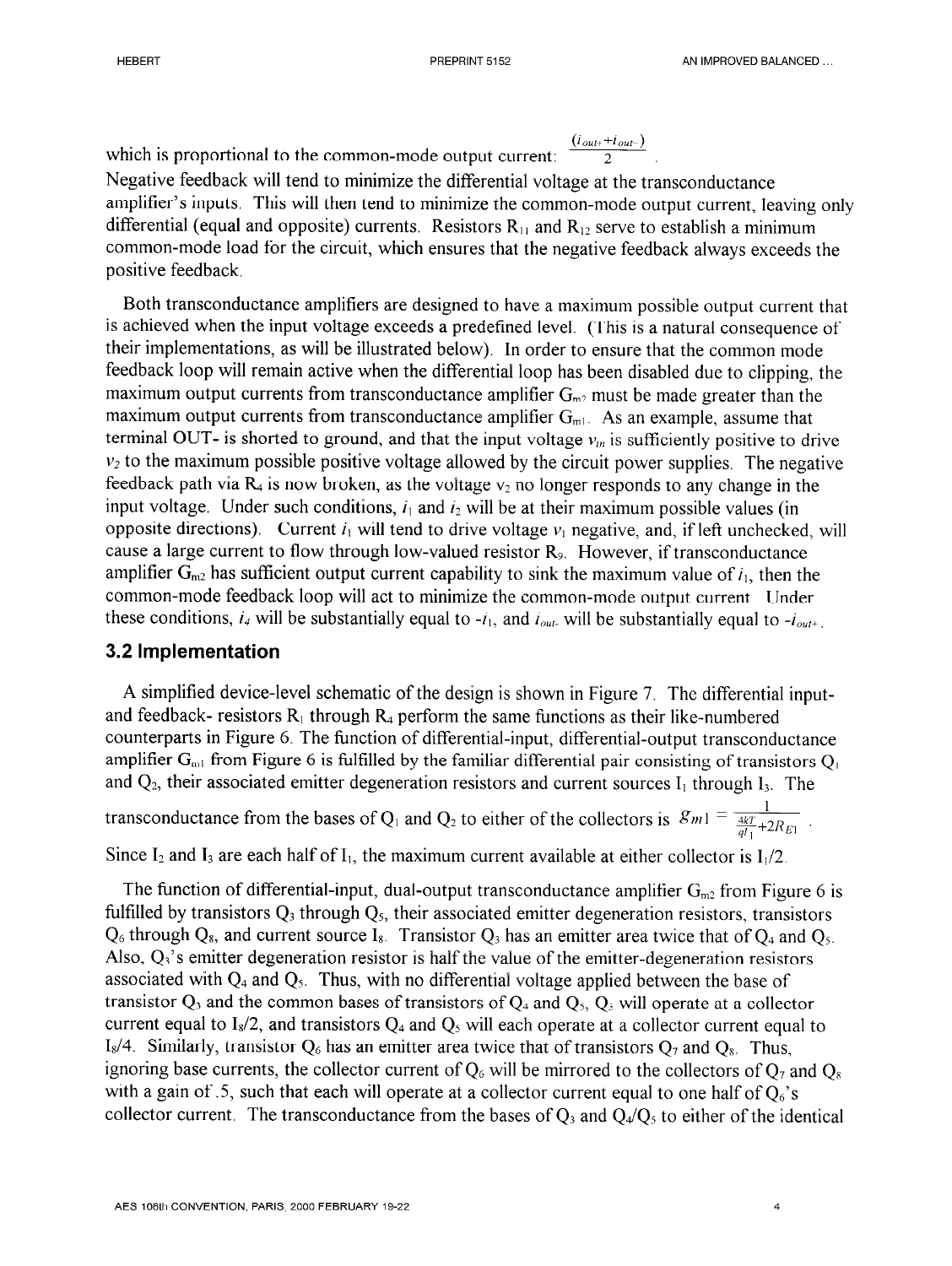current outputs will be:  $g_{m2} = \frac{1}{4kT_{+2}}$  $\frac{4kT}{aI_8}+2R_{E2}$ 

The maximum output current available from in either direction from the collectors of  $Q_4$  and  $Q_5$  is equal to  $I_8/2$ . As described above, current source  $I_8$  is larger in value than current source  $I_1$  in order to ensure that the common-mode feedback loop will remain active after the differential feedback loop is disabled by clipping.

Resistors  $R_5$  through  $R_{12}$  perform the same functions as their counterparts in Figure 6. Added here is  $C_3$ , which serves to convert the common-mode loop from one which servos the common-mode output current to zero to one which servos the output common-mode voltage to zero at high frequencies. This isolates the loop from resonant loads whose response peaks would tend to degrade stability.

The inverting integrator stages from Figure 6 are implemented by emitter-followers  $Q_9$  and  $Q_{10}$ and their associated current sources, current-source-loaded common-emitter stages  $Q_{11}$  and  $Q_{12}$ , and Miller capacitors  $C_1$  and  $C_2$ . The buffer stages from Figure 6 are implemented with the triple-Darlington complementary emitter followers formed by  $Q_{17}$  through  $Q_{32}$ .

The circuit is designed for fabrication in a 40 V dielectrically-isolated complementary bipolar process Additional elements not shown in Figure 7 include output-current limiting, ESD protection structures on all pins, and buffering and bias-current cancellation at the common-mode feedback inputs. All critical resistors are implemented in SiChrome thin film, for low temperature and voltage coefficients.

#### 3.3 **Application Circuits**

Figure 8 is a simple representation of the new IC that is useful for behavioral analysis. The fully-differential amplifier OA1 is a block defined as having a pair of differential inputs  $(D_{N^+}$  and  $D_{\text{IN}}$  in the figure) that affect the differential outputs such that:

 $V_{\text{out+}} - V_{\text{out-}} = A_D (V_{\text{dim+}} - V_{\text{dim-}})$ , where A<sub>D</sub> is the differential open-loop gain. It also has a pair of differential inputs ( $C_{IN^+}$  and  $C_{IN^-}$  in the figure) which affect common-mode operation such that:

 $V_{out+} + V_{out-} = 2A_C(V_{cint} - V_{cin-})$ , where A<sub>c</sub> is the common-mode open loop gain

Any input offset voltage present due to device mismatches at the  $C_{IN^+}$  and  $C_{IN^-}$  inputs will be appear across resistors  $R_9$  and  $R_{10}$ , resulting in common-mode output currents flowing through these resistors. These currents will then be converted to a common-mode output offset voltage across  $R_{11}$  and  $R_{12}$  and any external load resistance. This can result in hundreds of millivolts of output common-mode offset voltage due to only a few millivolts of input offset voltage.

The circuit in Figure 9 provides a convenient, low-cost way to prevent this, and is one of the pinout configurations for the new IC. Here the combination of the external 100 nF capacitor and  $1 M\Omega$  resistor form a 1.6 Hz highpass filter. Thus, at frequencies well below the audio band, the common-mode feedback loop works to servo the common-mode output voltage to zero, while, in the audio band, it continues to work to servo the common-mode output current to zero. The resulting common-mode output offset voltage is equal to the input offset voltage at the  $C_{\text{IN+}}$  and  $C_{\text{IN}}$  inputs.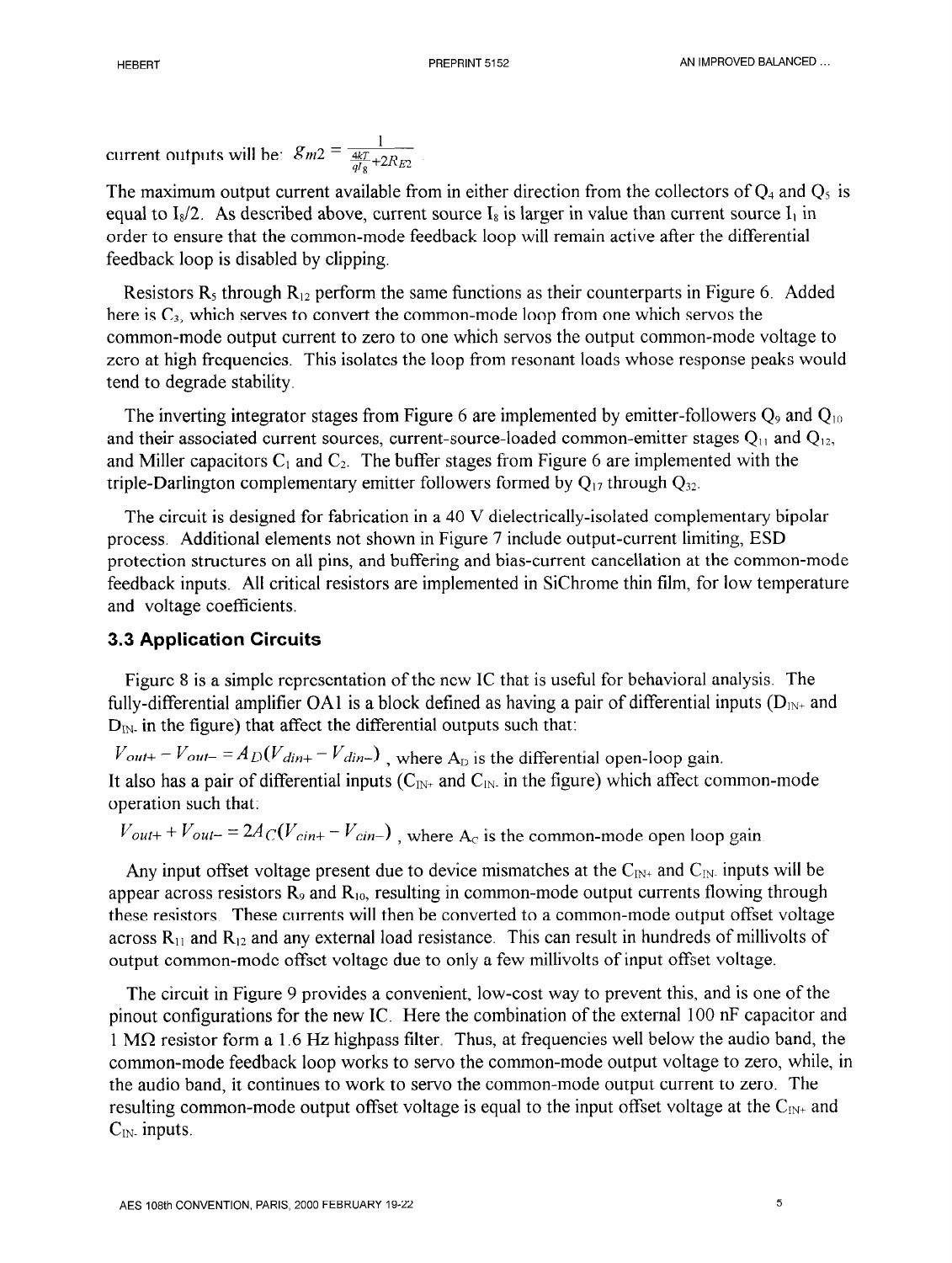This input-offset could be dominated by the effects of input bias currents across the 1  $\text{M}\Omega$ resistor, R<sub>ext</sub>. For this reason, as mentioned above, emitter-follower buffers, and bias current cancellation circuitry were added to these inputs.

Similar common-mode offset effects occur in devices based on the Hay circuit. IC implementations typically include provisions for ac-coupling  $R_6$  and  $R_9$  in Figure 2 to their respective outputs [3], [4] to minimize the common-mode output offset. Figure 10 shows an alternate pinout configuration and application circuit for the new IC that allows it to serve as a pin-for-pin compatible replacement for such devices. This works similarly to the circuit in Figure 9, except that  $R_7$  and  $R_8$  are each individually ac-coupled to their respective output terminals.

Both versions perform similarly. The version depicted in Figure 10 will be most appropriate for existing designs, while new designs incorporating the version in Figure 9 will benefit from the lower cost of the external components and less required PC board real estate.

### 4 **PERFORMANCE**

This section discusses the results of PSpice-based simulations of the new circuit. These simulations were run using the complete IC schematic with models from the intended production process. The application circuit was that of Figure 9. Power supply voltages were set to  $+/-15$  V. Unless otherwise noted, the circuit was loaded with 20 k $\Omega$  in parallel with 100 pF to ground at each output.

Figures 11 and 12 show the results of a transient simulation driving the circuit with a 8 V-peak, 1 kHz sine wave, with the OUT- terminal grounded. Figure 11 is the expected clipped voltage waveform at the active OUT+ terminal, and Figure 12 is the current from the grounded OUTterminal, which remains under control. The slight tilt to the clipped portion of the current waveform is due to the ac coupling of the common-mode feedback loop.

The common-mode rejection performance of a balanced driver-receiver system can be modeled as a Wheatstone bridge [6], as shown in Figure 13.  $R_{CMO1}$  and  $R_{CMO2}$  are the common-mode output impedances of the driver, and  $R_{DO}$  is the driver differential output impedance.  $R_{CMI}$  and  $R<sub>CMI2</sub>$  are the common-mode input impedances of the receiver. There may also be a receiver differential input impedance shunting  $R_{\text{DO}}$ , but as  $R_{\text{DO}}$  is usually the lower value by far, it dominates the performance. Though  $R_{\text{DO}}$  is not shown in [6], it is a necessary addition to model driver circuits, like the Hay circuit and the new design, that have differential output impedances that are much less than the sum of the common-mode output impedances. The low differential output impedance has the benefit of desensitizing the common-mode rejection performance to mismatches in the common-mode output impedances.

The differential output impedance in the new design is essentially the sum of  $R_9$  and  $R_{10}$ . The common-mode output impedances are determined by (referring to Figure 9) loading resistors  $R_{11}$ and  $R_{12}$  and the feedback-multiplied values of  $R_9$  and  $R_{10}$ . However, they are sensitive to the ratios of  $R_1$  to  $R_3$  and  $R_2$  to  $R_4$ . Mismatches here result in differential conversion of the common-mode input voltage, translating to a mismatch in the common-mode output impedances.

Overall system common-mode rejection performance is also quite sensitive to the receiver common-mode input impedances [6]. Making these as high as possible desensitizes the bridge to mismatches in the common-mode output impedances. It should also be noted that, to obtain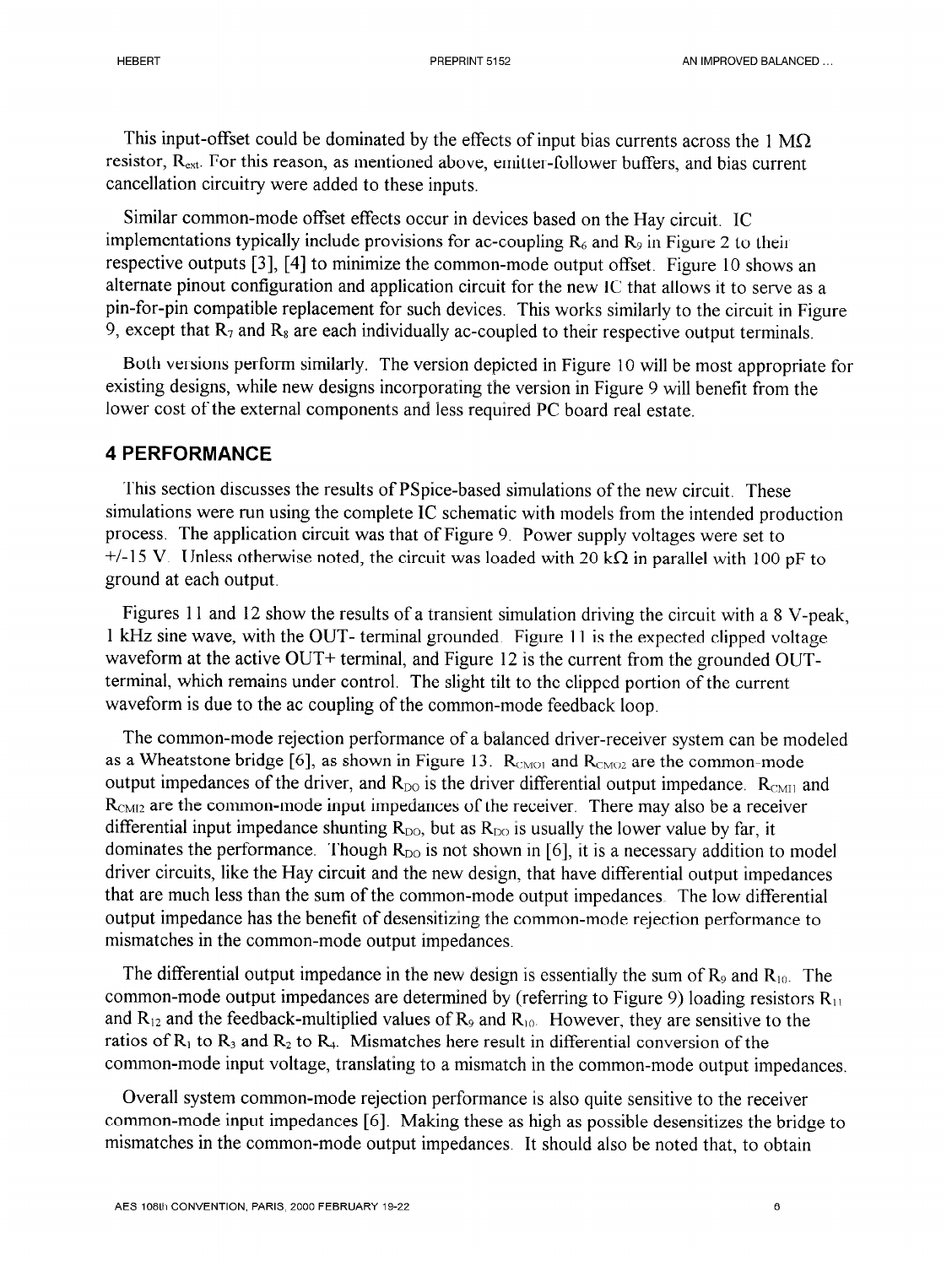maximum common-mode rejection ratio (CMRR), the driver IC must be driven from a low source impedance. Any source resistance appears in series with  $R_1$  in Figure 9, and degrades the ratio match between  $R_1/R_3$  and  $R_2/R_4$ . This is also true of the devices based on the Hay circuit.

Figure 14 shows the application schematic used to assess system common-mode performance. Monte-Carlo analysis was run using typical distributions from the intended production process. Two sets of 100 runs each were run for common-mode input impedances of 18 k $\Omega$  (typical of existing four-resistor differential-amplifier line receiver  $\text{ICs}$ ) and 1 M $\Omega$ . The results are illustrated Table 1. Similar results are expected from existing Hay-based ICs, based on their data-sheet specifications. Note that these results are for an *ideal* receiver with perfectly matched common-mode input impedances. The worst-case results for the 18 k $\Omega$  case exceed the specifications of some 4-resistor differential-amplifier line receiver ICs, because the overall CMRR performance is being dominated by mismatches in the common-mode output impedances of the driver. This clearly points out the benefits of using a receiver of the type described in [6], with bootstrapped common-mode input impedance.

Table 2 shows typical results of simulations for other performance parameters, Total harmonic distortion performance holds up well even when loaded with a 600  $\Omega$  single-ended load. This is due, in part, to the use of the triple-darlington output buffer stage.

Output noise is lower than existing ICs based on the Hay circuit, primarily due to lower thermal noise from fewer, lower-valued resistors. The 5 k $\Omega$  input impedance of the new design is lower than the 10 k $\Omega$  that is typical with existing devices, but this was deemed acceptable as these circuits are typically driven directly from opamp outputs.

The output slew rate performance is very similar with balanced and single-ended loads. Particular attention was paid to ensuring that the slewing behavior was symmetrical under both conditions.

The output current limit is typically 70 mA at an ambient temperature  $25^{\circ}$  C, and decreases with increasing temperature. It remains well above the 44 mA peak current requirement established in [7] throughout the IC's -40 $\degree$ C to +85 $\degree$ C operating range. This value was based on driving 1000 feet of cable, terminated in  $600\Omega$ , to +26 dBu levels with music signals.

The device is designed to operate from minimum supply voltages of +/- 4V over its operating temperature range, and will hold up at even lower supply voltages at higher temperatures, where junction voltages are smaller. This aids in ensuring ample time to sense the loss of power supply voltage in an audio product, and mute, before the output driver ceases proper operation.

#### **5 CONCLUSIONS**

A new balanced, floating output driver IC design for professional audio applications was described. It was shown that the new design does not misbehave when clipped into a single-ended load, as do existing designs

The new design also allows a method of minimizing common-mode output offset voltage with lower-cost external components, and less PC board real estate, than existing designs.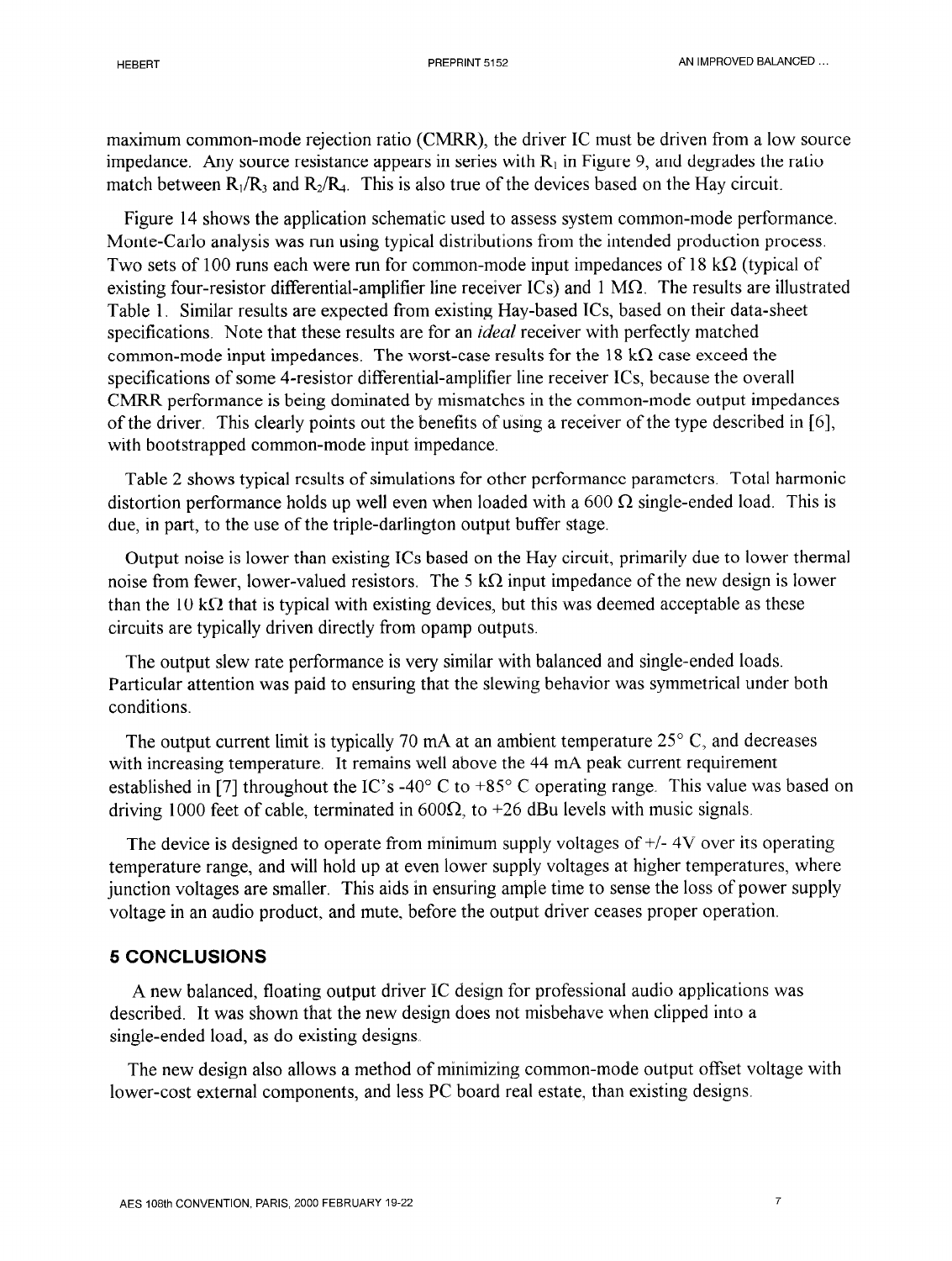Simulations showing expected performance in a number of areas was presented. Based on these results, the overall performance of the new design appears to meet or exceed the performance of existing designs.

### **REFERENCES**

[1] Tom Hay, *Differential Technology in Recording Consoles and the Impact of Transformerless Circuitry on Grounding Technique.* Presented at the 67th Convention of the Audio Engineering Society, Preprint #1723 (1980).

*[2]* Bill Whitlock, *Subtleties Count in Wide-Dynamic-Range Analog Interfaces.* EDN, June 4, 1998, p. 148. (Cahners, Newton, Massachusetts)

[3] SSM 2142 *Balanced Line Driver*, Data Sheet, Revision B. Analog Devices, Norwood, Massachusetts.

[4] *DRVI34, DRV135 Audio Balanced Line Drivers,* Data Sheet, 1998. Burr-Brown, Tucson, Arizona.

[5] Chris N. Strahm, *Balanced Output Circuit,* US Patent #4,979,218

[6] Bill Whitlock, *A New Balanced Audio Input Circuit for Maximum Common-Mode Rejection in Real-World.* Presented at the 101st Convention of the Audio Engineering Society, Preprint #4372, 1996, pp. 2 -3.

[7] Dennis Bohn, *Practical Line Driving Requirements,* RaneNote 126, 1991. Rane Corporation, Mukilteo, Washington.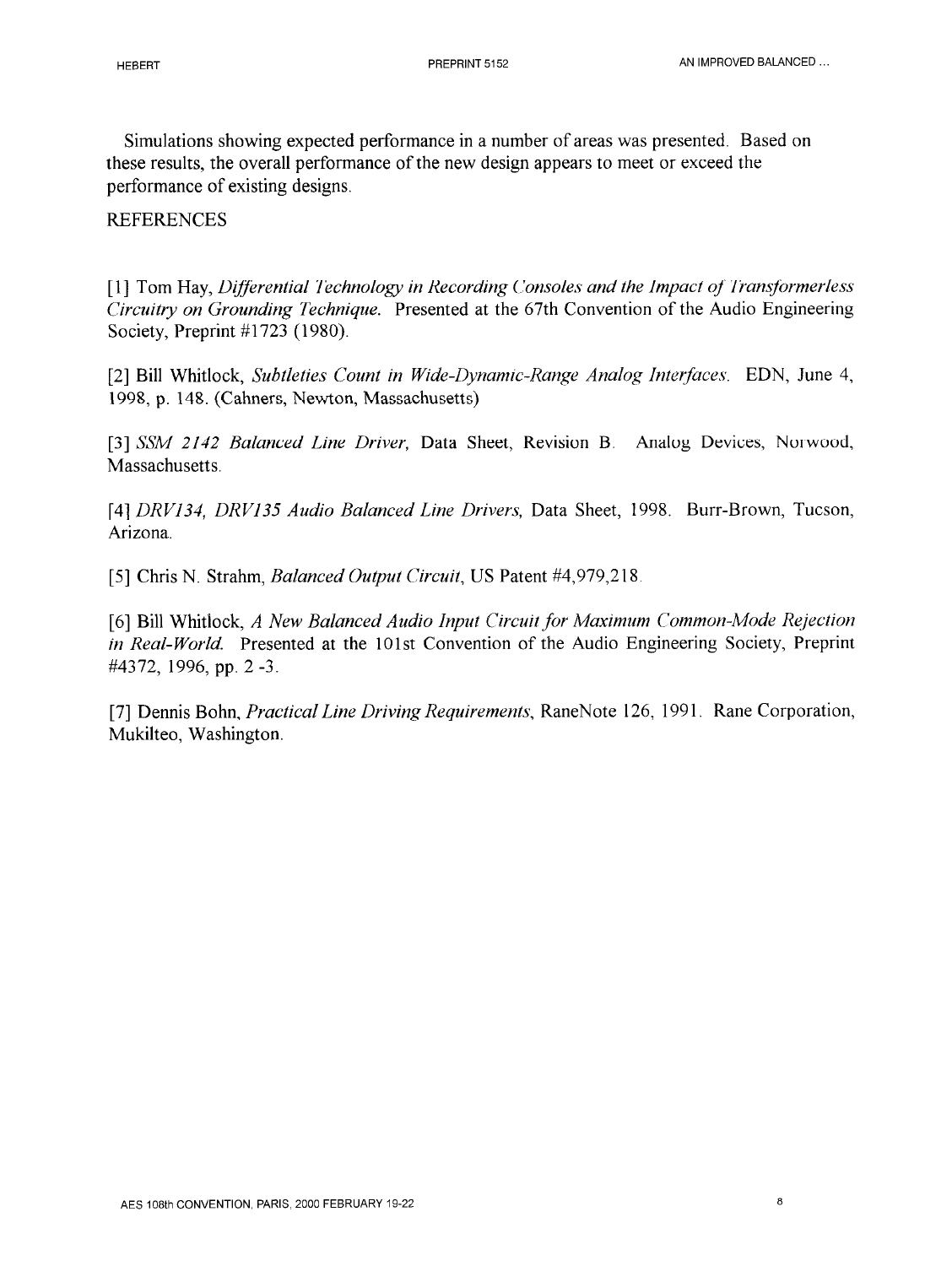

**Figure 1 - Tom Hay's Circuit** 

**Figure 2 - Typical IC Implementation of Hay Circuit** 

![](_page_9_Figure_6.jpeg)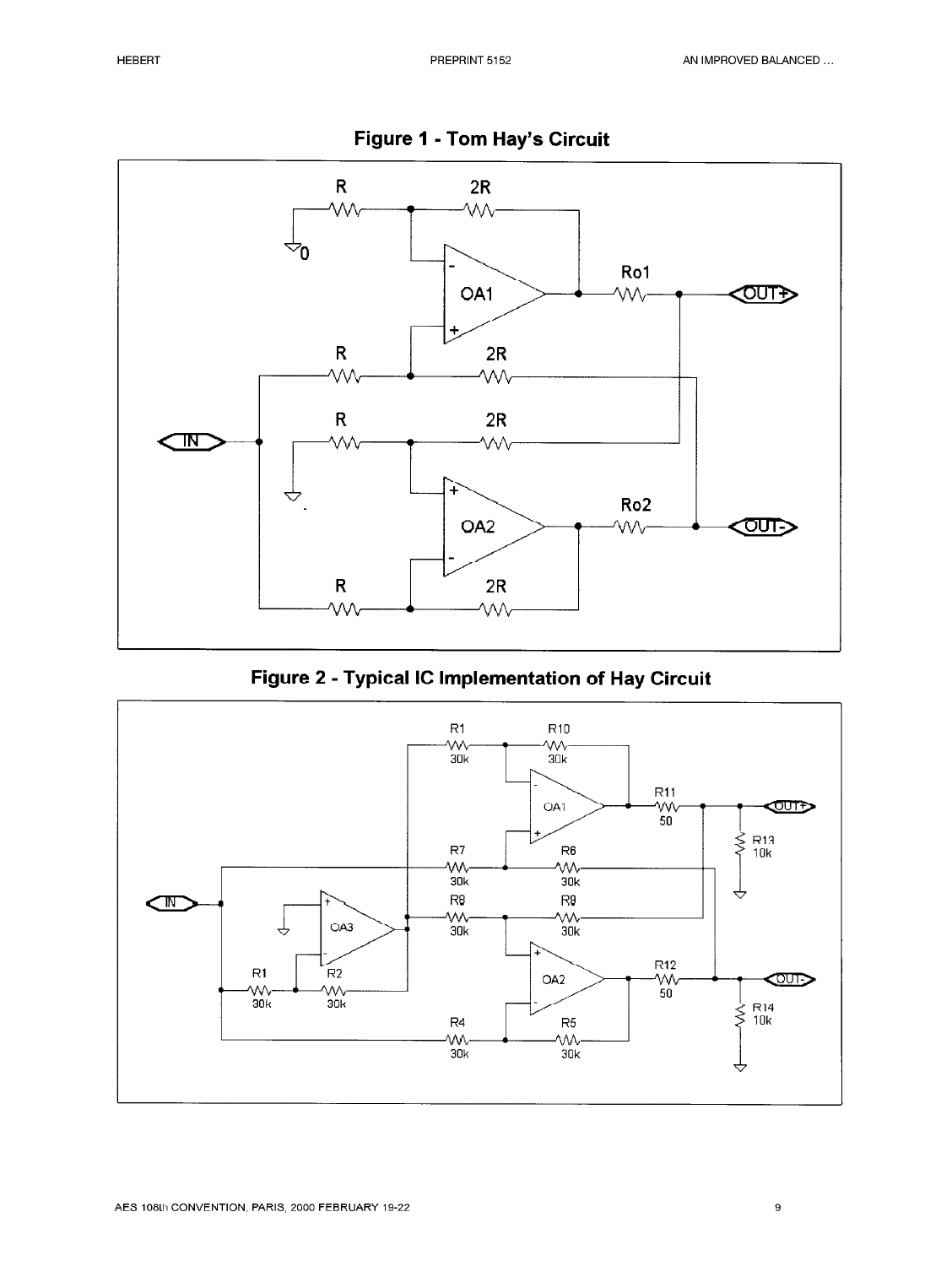![](_page_10_Figure_3.jpeg)

![](_page_10_Figure_4.jpeg)

![](_page_10_Figure_5.jpeg)

![](_page_10_Figure_6.jpeg)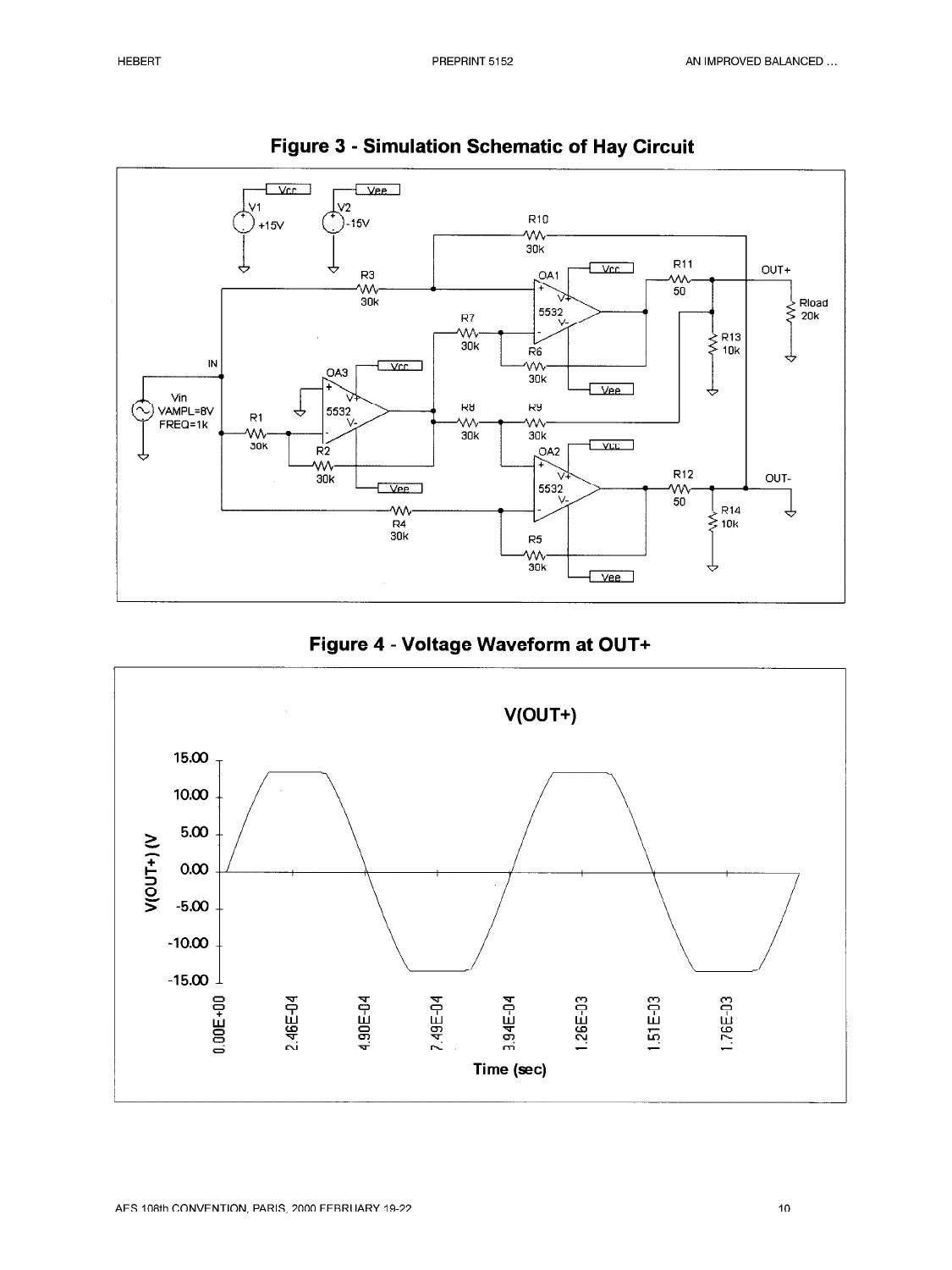![](_page_11_Figure_3.jpeg)

**Figure 5 - Current Waveform Through RI2** 

![](_page_11_Figure_5.jpeg)

![](_page_11_Figure_6.jpeg)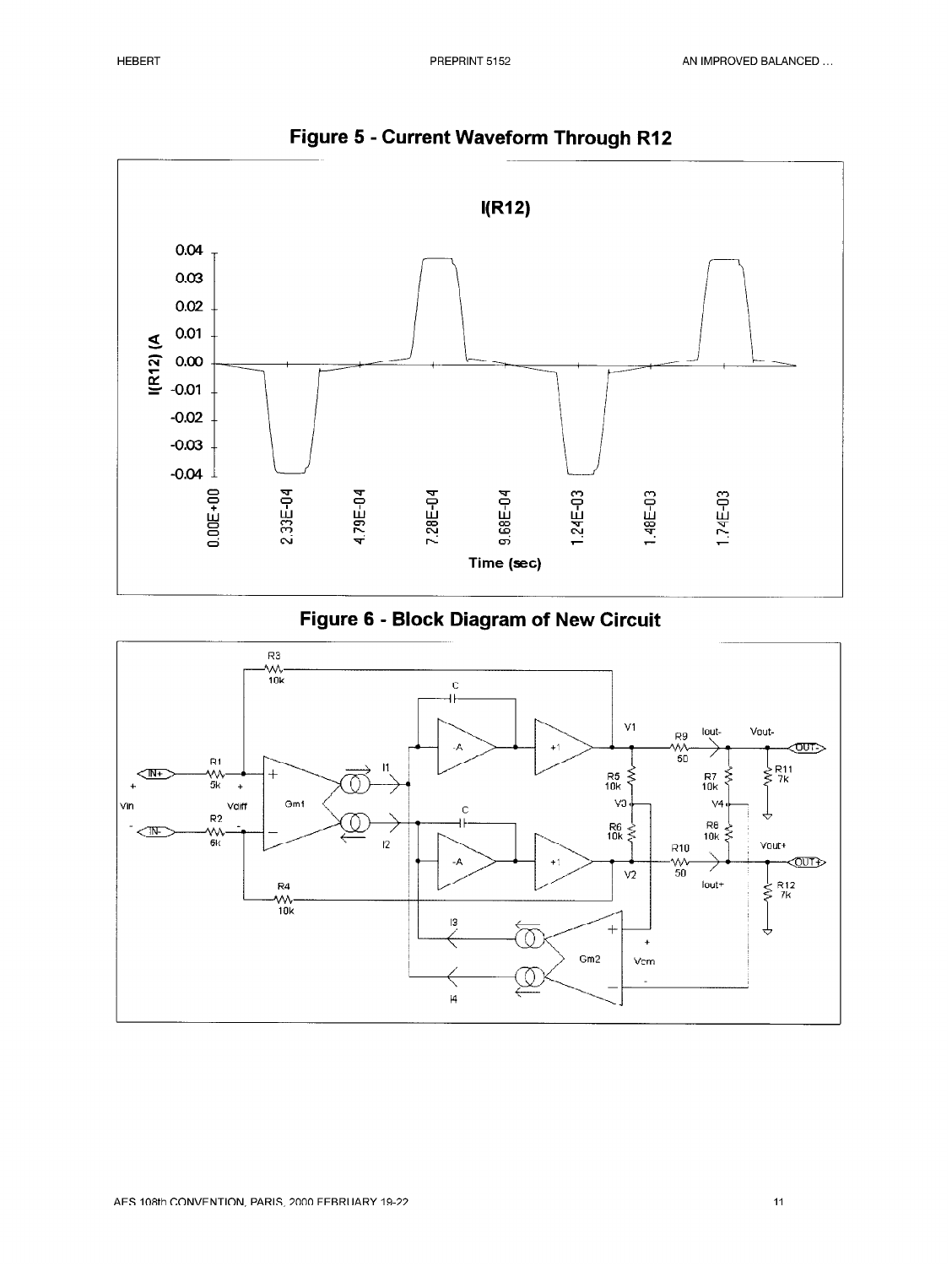![](_page_12_Figure_3.jpeg)

![](_page_12_Figure_4.jpeg)

![](_page_12_Figure_5.jpeg)

![](_page_12_Figure_6.jpeg)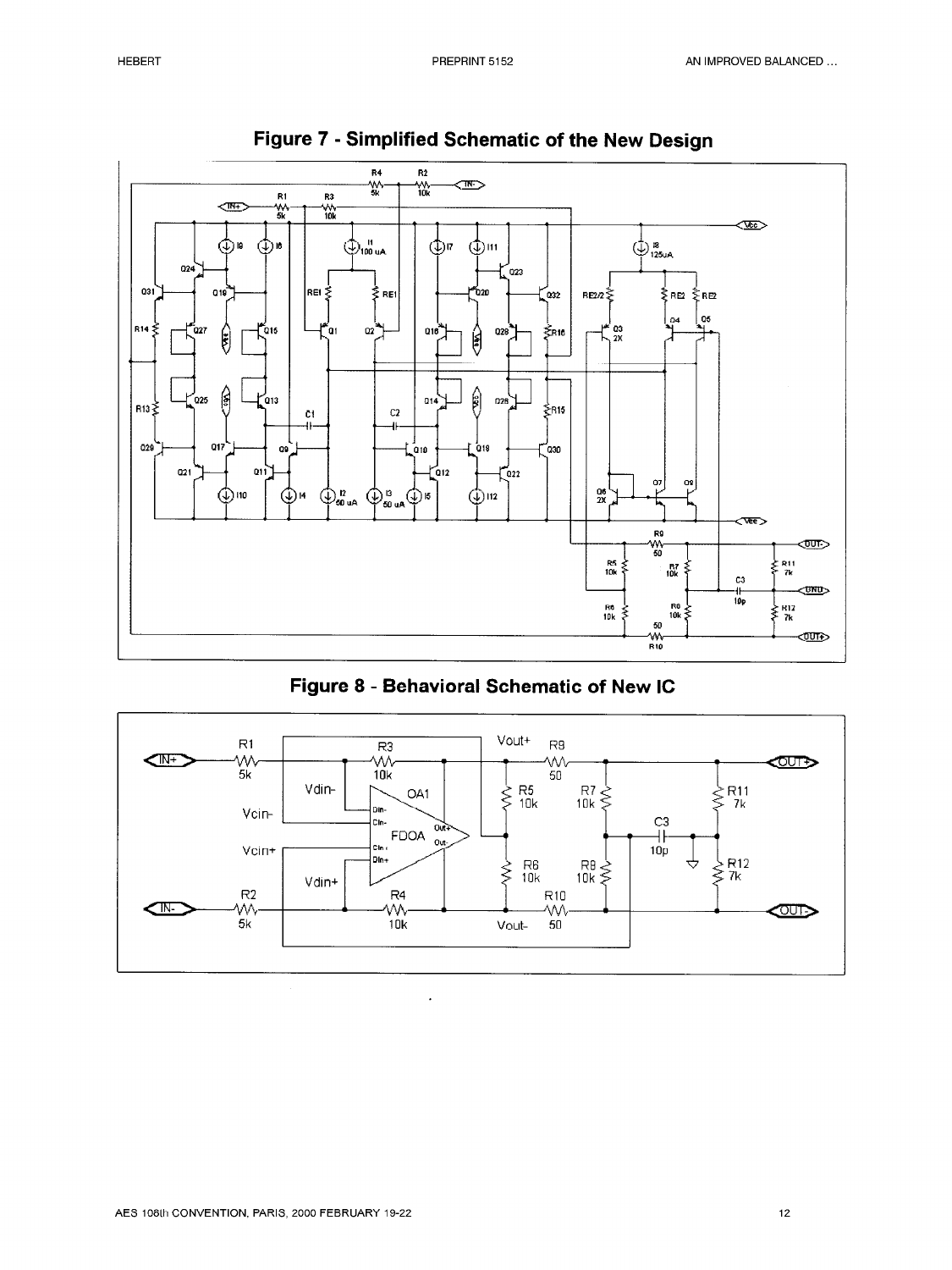![](_page_13_Figure_3.jpeg)

**Figure 9 - Application Circuit with One-Capacitor CM Offset Reduction** 

![](_page_13_Figure_5.jpeg)

![](_page_13_Figure_6.jpeg)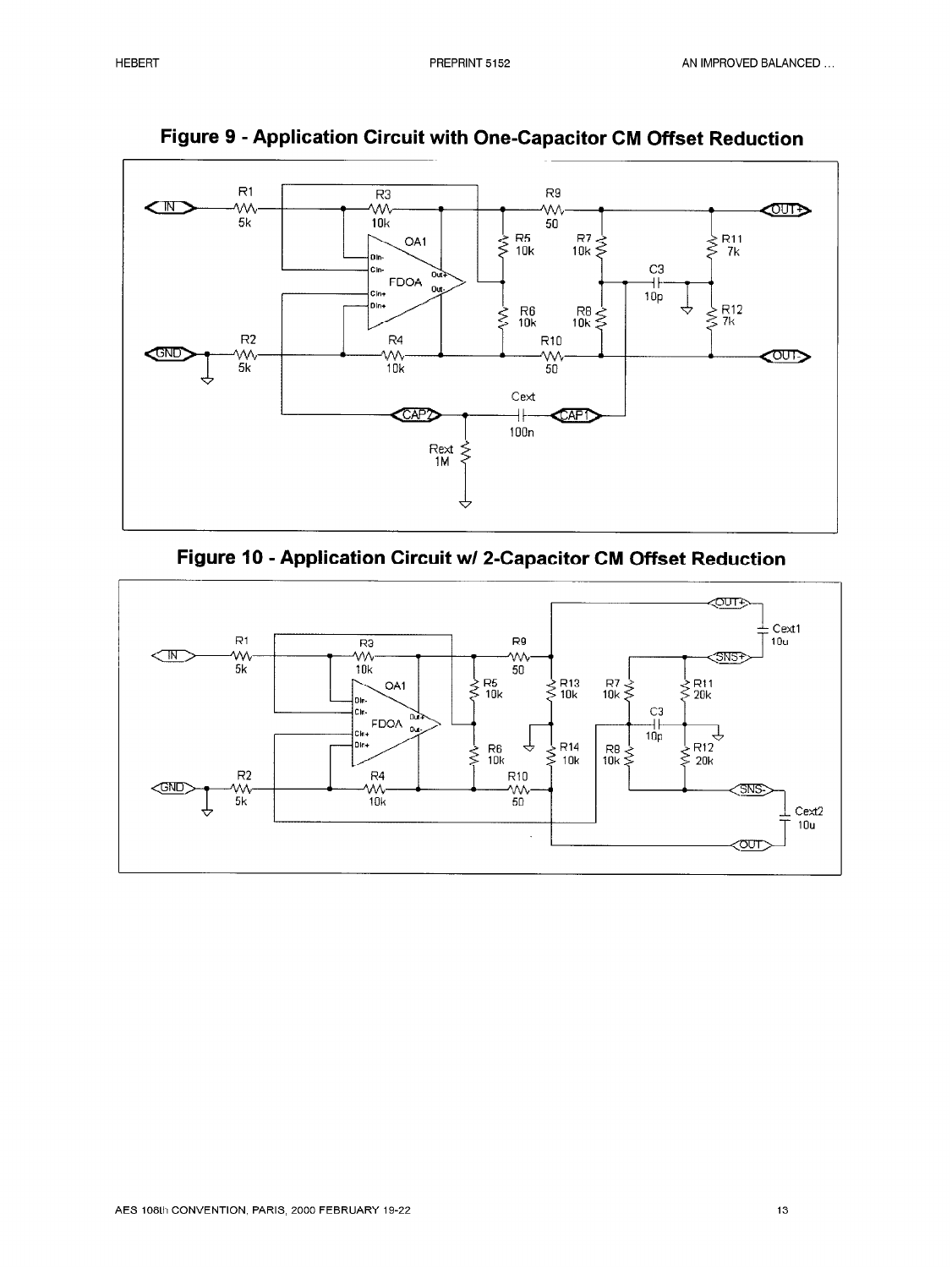![](_page_14_Figure_3.jpeg)

**Figure 11 - Voltage Waveform at OUT+ for New Design (see text)** 

![](_page_14_Figure_5.jpeg)

![](_page_14_Figure_6.jpeg)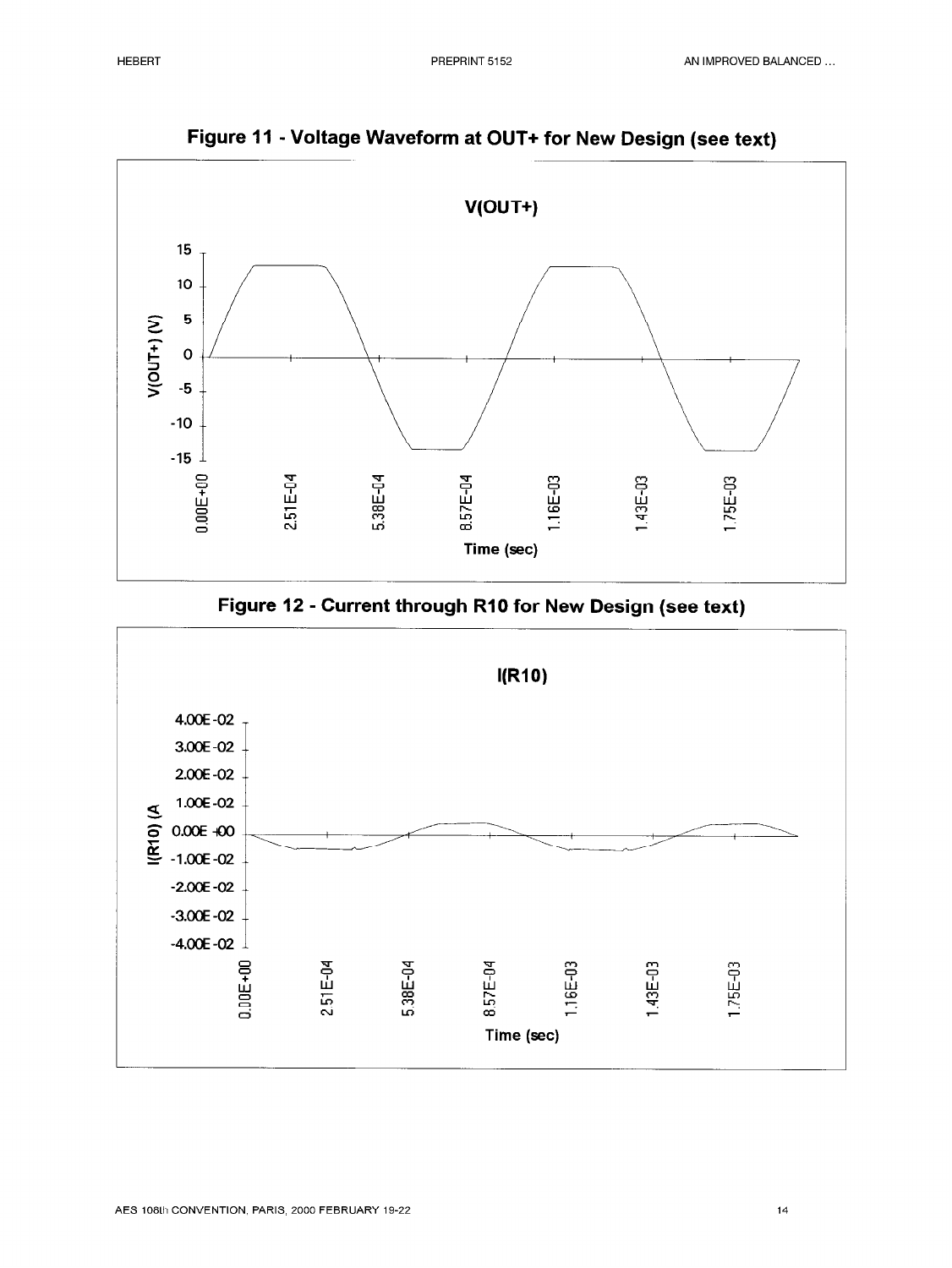![](_page_15_Figure_3.jpeg)

**Figure 13 - Wheatstone Bridge Model of Balanced Driver/Receiver** 

![](_page_15_Figure_5.jpeg)

![](_page_15_Figure_6.jpeg)

| Table 1 - Results of Monte-Carlo Analysis of CMRR Performance |
|---------------------------------------------------------------|
|---------------------------------------------------------------|

| $K_{cm1}$ , $K_{cm12}$ | <b>Median CMRR</b> $\omega$ 60 Hz | Worst Case CMRR @ 60 Hz |
|------------------------|-----------------------------------|-------------------------|
| ا 8 $\,$ kΩ            | 82 dB                             | dB<br>71.               |
| $M\Omega$              | 10dB                              | 98 dB                   |